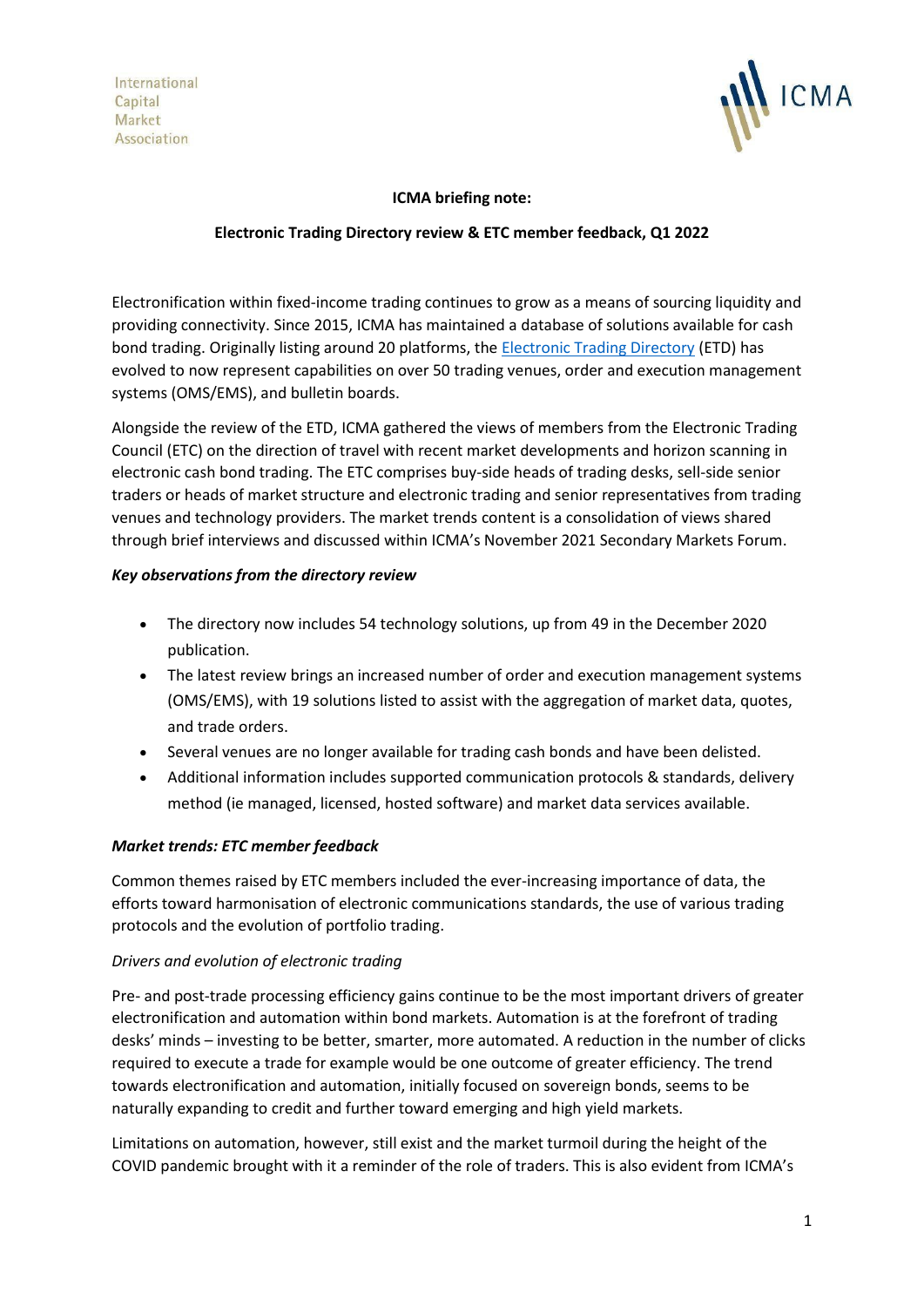May 2020 [report](https://www.icmagroup.org/assets/documents/Regulatory/Secondary-markets/The-European-investment-grade-corporate-bond-secondary-market-and-the-COVID-19-crisis-280520v2.pdf) on the COVID-19 crisis on European investment grade corporate bond trading. Many algorithms ('algos') are still reliant on backwards-looking data and when market dynamics fall outside of their usual parameters human intervention is required beyond oversight and adjustments. Outside unusual periods of market activity, automation is also typically used for normal to smaller ticket sizes. As one member remarked, intending to electronify their bond business and coming from an equities background, they had underestimated both the complexity of bond products and the problem of liquidity.

#### *Data*

A key requirement for the continued development of e-trading and automation is harnessing the ever-increasing amount of usable data available on one system. Data aggregation, however, involves the sourcing of information from multiple providers and presenting it in a consistent format, which is often not defined. 'Price', for example could indicate composite price (an average price based on quotes aggregated across various dealers), calculated but not executable, indicative, semi-firm, or other pricing points used for transaction cost analysis (TCA), among others. Various providers also combine trade histories, dealer contributions and comparable securities data to make available trademarked pricing insights. Due to fragmentation of all market data across providers, a greater ability to aggregate and grade pricing data – what is indicative or firm for example – would benefit participants. ICMA's 2021 *[Industry guide to definitions and best practice for bond pricing distribution](https://www.icmagroup.org/assets/documents/Regulatory/Secondary-markets/ICMA-Industry-guide-to-definitions-and-best-practice-for-bond-pricing-distribution-May-2021-170521.pdf)* publication provides a foundation for participants to distinguish been pricing terms such as run, market-run, axe, streaming, and executable.

Looking at industry trends over the last 12 to 18 months it is evident that data aggregation analytics and distribution capabilities remain core drivers for mergers and partnerships. Multiple partnerships with data providers and third-party analytics services with trading venues and order/execution management Systems (O/EMS) were announced. Those data and analytics vendors forming collaborative ventures varied from global service providers to others with less than 50 employees, showing potential for further integration of best-in-class analytics independent of company size.

The use of AI, ML and other advanced analytics capabilities leveraging data still seem not to be prevalent in fixed income, compared to other asset classes such as equities or FX. AI for algo trading still appears limited to pre-programmed execution rules for low volume, liquid trades. AI, however, was noted as a valuable tool allowing users to rebuild synthetic inventories, to infer positions in a given bond with higher probabilities of success. There is also evidence of AI specialist vendors collaborating with bond trading venues, leveraging AI for building pre-trade reference prices for corporate bonds.

#### *Electronic communication messaging standards*

Data standardisation and efforts toward harmonisation of electronic communications protocols featured through discussions among ETC members. The FIX protocol enables firms to exchange trade information electronically, though commonly customised by individual firms – a uniform implementation does not exist. Different standards inhibit growth, and improvements in electronic methods to communicate will improve trading insights and lower post-trade costs. The growing commercialisation of data generated by trading is expected to continue to drive requirements for codified, standardised data for value extraction.

Partnerships across the fixed income market over the last 12 months show demand for workflow and connectivity product enhancements. Multiple O/EMS's continue their expansion in connecting to additional venues. Given the type of connectivity offered by O/EMS's via cloud, we may expect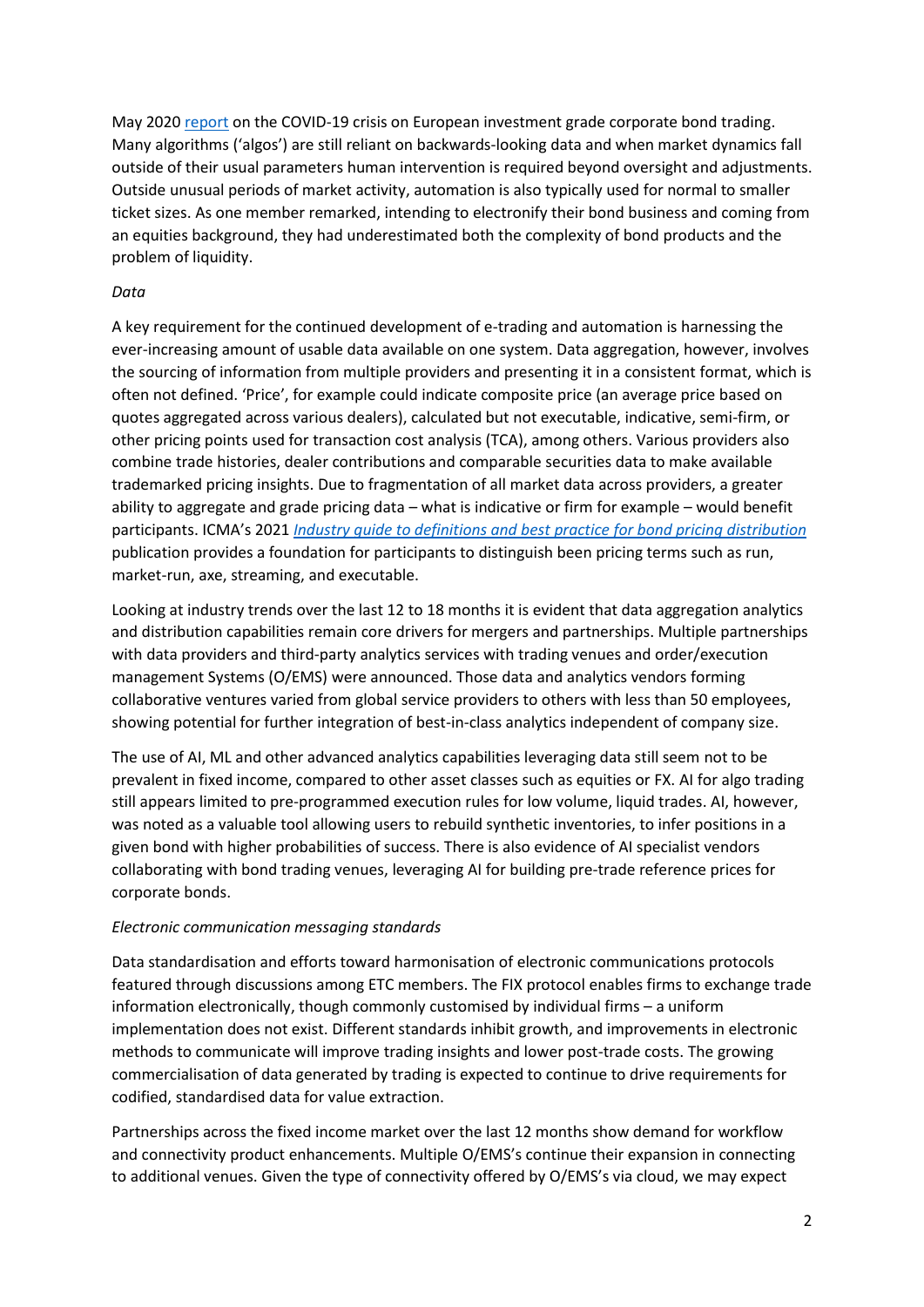greater use of the term 'TaaS' (Trading as a Service). Larger technology providers also look to be increasingly connecting with third parties to deliver greater optionality to users within a streamlined interface.

#### *Trading protocols*

The evolution of bond portfolio trading featured as another core theme. Portfolio trading consists of trading a basket of securities (varied sizes, maturity, and liquidity) in one single transaction with one counterparty. Pricing on a portfolio basis was initially seen as an effective strategy to execute a high number of trades that would otherwise be individually processed via RFQ. However, many ETC members seemed sceptical of the trend towards bundling more illiquid ISINs into portfolios with tight prices. Additional concerns were raised around the consolidation of liquidity in a smaller number of institutions, raising uncertainty on the sustainability of the portfolio trading execution method looking ahead.

Various protocols are offered by trading venues and O/EMS's for electronic cash bond trading, as highlighted within ICMA's ETD. Per *[ICMA's 3rd study on the state of the European investment grade](https://www.icmagroup.org/assets/documents/Regulatory/Secondary-markets/Time-to-act-ICMAs-3rd-study-into-the-state-and-evolution-of-the-European-investment-grade-corporate-bond-secondary-market-040320.pdf)  [corporate bond secondary market](https://www.icmagroup.org/assets/documents/Regulatory/Secondary-markets/Time-to-act-ICMAs-3rd-study-into-the-state-and-evolution-of-the-European-investment-grade-corporate-bond-secondary-market-040320.pdf)* (March 2020), selective or multiple request for quote (RFQ) is the most commonly used between buy-side and sell-side. However, market volatility in the preceding 18 months saw many participants resorting to voice trading to avoid the risk of pricing across electronic platforms, as well as a slight shift from the use of multiple RFQ to anonymous RFQ.

In terms of other protocols, some members noted that they would like to see more trading via request for market (RFM), ie two-way prices, which may provide better prices when direction is hidden – some platforms are facilitating this in the emerging markets space. Auctions were also mentioned as a means of consolidating liquidity pools within designated time slots for a variety of ticket sizes. Although a lot of trading volume has moved from over the phone to electronic platforms, especially in the sovereign rates space with more sophisticated algo pricing, opportunities remain for a hybrid model that would bridge liquidity between voice-brokers and e-trading platforms. Prospects for the growth of exchange operated central limit order book (CLOB) trading, usually for small, liquid instruments, remain to be seen.

All-to-all trading remains mixed in terms of market adoption and support. All-to-all trading connects all participants, sell-side and buy-side, (usually anonymously) and allows all firms on a venue to request quotes. Some buy-side firms and trading venues support the growth of proactive pricemaking from all-to-all connectivity. Sell-side firms welcome any technology to facilitate less-liquid bonds moving from seller to buyer, though tended to flag that the illiquid nature of many bonds requires bank balance sheets for capital provisions. Additionally, it seems that trading via all-to-all protocols still only accounts for a small proportion of all trading and any percentage increases are only in the single digits. As one member explains, asset managers are still reliant on large banks providing liquidity.

Within this context, there is also evidence of increased collaboration among the buy-side with data sharing platforms to pool and distribute transaction data, thereby increasing transparency. At the same time, respondents reflected on the positive impact of a bond consolidated tape on transparency, bringing information on executed prices to facilitate pricing negotiation – whether it be all-to-all or bilateral.